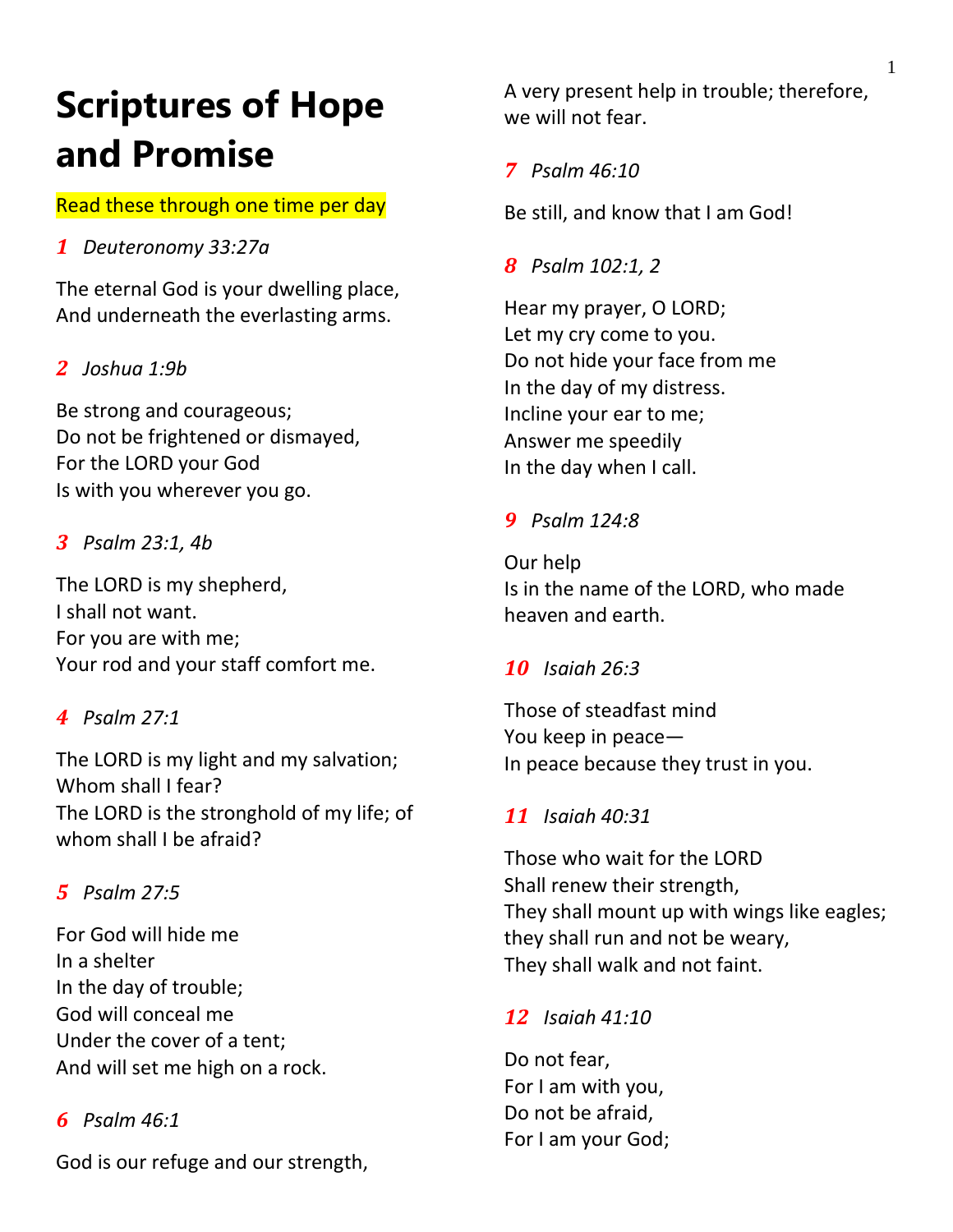I will strengthen you, I will help you, I will uphold you with my victorious right hand.

## *13 Matthew 11:28*

Come to me, all you that are weary And are carrying heavy burdens, And I will give you rest.

## *14 Mark 10:14b*

Let the children come to me, Do not hinder them; For to such belongs the kingdom of God.

## *15 John 6:35*

I am the bread of life. Whoever comes to me Will never be hungry, And whoever believes in me will never be thirsty.

### *16 John 11:25, 26*

I am the resurrection and the life. Those who believe in me, Even though they die, yet will they live, And everyone who lives and believes in me Will never die.

### *17 John 14:1*

Do not let your hearts be troubled. Believe in God, believe also in me.

#### *18 John 14:27*

Peace I leave with you; My peace I give to you. I do not give to you as the world gives. Do not let your hearts be troubled,

And do not let them be afraid.

#### *19 John 16:33*

I have said this to you, so that in me You may have peace. In the world you face persecution. But take courage; I have conquered the world!

### *20 Romans 8:18*

I consider that the sufferings of this present time Are not worth comparing With the glory About to be revealed to us.

### *21 2 Corinthians. 1:4b, 5*

God consoles us in all our affliction, So that we may be able To console those who are in any affliction. For just as the sufferings of Christ are abundant for us, so also our consolation is abundant through Christ.

#### *22 2 Corinthians 12:9a*

My grace is sufficient for you, For my power is made perfect in weakness.

#### *23 1 Peter 1:3*

Blessed be The God and Father of Our Lord Jesus Christ, By whose great mercy We have been born anew To a living hope through the resurrection of Jesus Christ from the dead.

*24 Revelation 3:20*